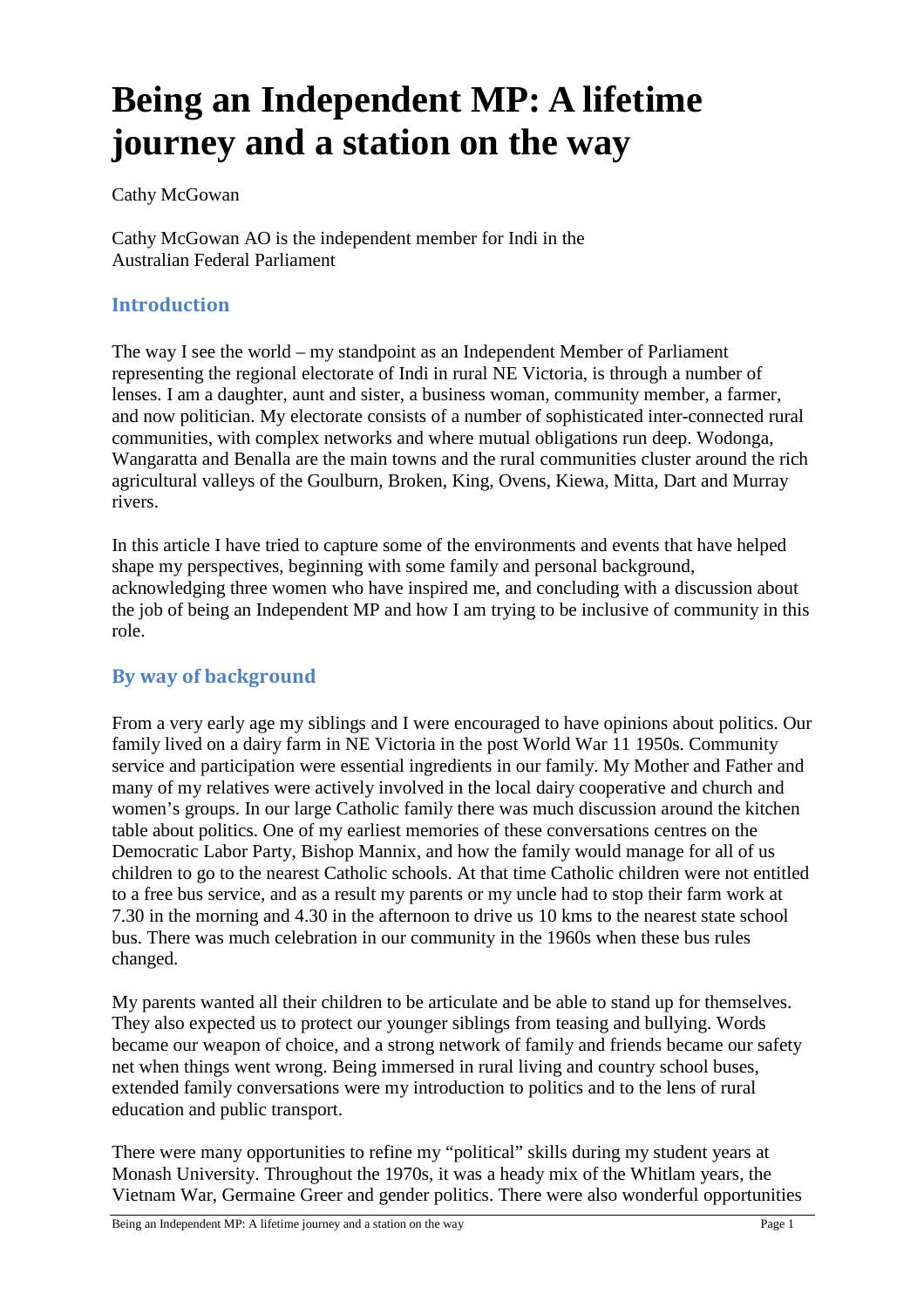to study political theory, economics, history and experience international politics through the benefit of low cost travel and holiday work opportunities in the United Kingdom, Asia and Europe. I treasured these years of study, built strong friendships and appreciated the opportunity to learn to view the world through a lens that focused on economics.

My first full-time paid job was as a teacher with the Victorian Education Department. During this time the employment rules changed allowing married women to become permanent public servants. These changes gave me insight into how the gender lens could be applied to employment conditions and when linked to political will, how entrenched practices, even cultural attitudes could be changed.

Later in life, I decided to be a farmer and became active in agricultural politics. If the kitchen table had been an important training ground for debate and refining argument, agricultural politics from the 1980s to 2000 became my finishing school. At that time I was referred to as a "single woman farmer", a woman who owned their own farm. I did not fit the mould as the definition of farmer was male and the language always "he". Women were farmer's wives. This was a challenging time in terms of personal identity. I saw myself as a "farmer" and fought hard to be acknowledged as such. The title "woman in agriculture" fitted more gently on my shoulders.

The mid 1980s were a time of great change in rural and regional Victoria and the Cain Labor Government, with support from Joan Kirner, Caroline Hogg and Kaye Setches, set up the Rural Women's Network (RWN). This Network changed the way women living in regional Victoria saw themselves. Farming women built on the work of the RWN to establish a national organization: Australian Women in Agriculture. In 1994 we ran the first international conference of women in agriculture. The conference, at Melbourne University, had an amazing eclectic gathering of over 800 women from 35 countries. Women discussed and debated issues including agriculture, trade, farm succession, education, health, child care (and the lack of it) and the future of small rural communities. This conference held up a mirror that enabled rural women from all over the world to see themselves as people with a common interest in food; production, marketing, trade and importantly in the people who grew it and supported its production in the rural communities in which they lived. While we clearly saw each other, one of the things we found in common, was our lack of visibility to the rest of the world.

Becoming visible was a key theme for the work of Australian Women in Agriculture. As the inaugural Secretary, I eventually rose through the ranks to become President and this was the beginning of my agri-political career. Working with the media, government and farmers' organizations, we women in agriculture became skilled in influencing, networking, developing strategies, understanding how the systems worked and proactively working to have women included in all aspects of agricultural decision making. We discovered the gender lens of agriculture.

Initially we naively believed all we had to do was make our case, be logical and clear in our argument and the male power brokers would say, "of course – let us include some women." However, over the years as we learnt about power, influence and decision making, we began to understand the key message: numbers matter; getting elected matters. Women had to put themselves forward for election, and be elected to the Victorian Farmers' Federation, the National Farmers' Federation and to Parliament.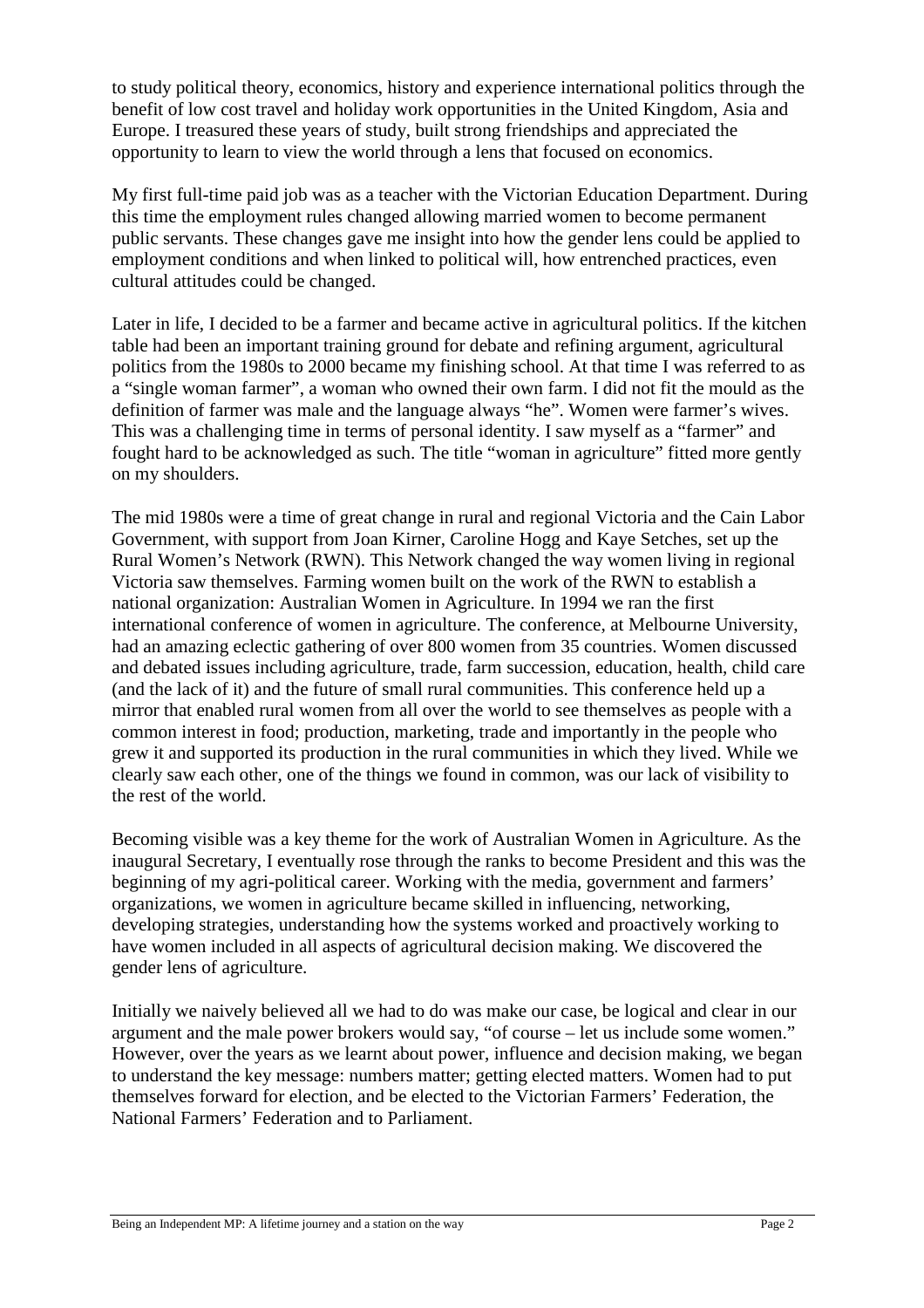## **Helpful theory**

In my efforts to understand why it was that farming women's work was invisible, three particular women and their writings have given me inspiration, strategies and a theoretical base to better interpret what I was viewing through my variety of "lens". They are Marilyn Waring's Counting for Nothing: What Men Value and What Women are Worth, Carol Gilligan's In a Different Voice: Psychological Theory and Women's Development and Mary Crooks from the Victorian Women's Network and her work Gender Lens.

Marilyn Waring, a former New Zealand MP studied the gender bias that exists in the international accounting system when calculating national wealth through the Gross Domestic Product and Gross National Product.

In the United Nations System of National Accounts women working at home on domestic duties are considered 'non-producers'. As a result, public policy, determined by these same accounting processes, inevitably overlook the importance of the work of half the world's population. Waring offers an explanation of the current economic systems of accounting and outlines ways to ensure that the significance of the environment and the labour contribution of women, receive the recognition they deserve. The processes to address these issues are not new. Marilyn Waring's work, National Accounts took place in the 1990's and her strategies for inclusion are well documented: count women, segregate data, build in processes for measuring impact, consult with the people who will be impacted, build in feedback loops, publish impact statements and engage with the people who will be impacted by decisions.

Writing In a Different Voice, Carol Gilligan describes how psychology persistently and systematically misunderstood women, their motives, their moral commitments, the course of their psychological growth, and their special and unique view of what is important in life. Her analysis and descriptions rang equally true for agriculture.

Gilligan and Waring helped me and other women in the process of validating our experience as women in agriculture. For example, one phrase used as justification for refusing income insurance to a farming woman, was that she was a "sleeping partner non productive". Women in our group were totally shocked at the raw nature of this description. We were invisible because our work as women was, by definition, non productive. With Waring's support, we successfully campaigned in the 1990s for the national census to be more inclusive of women's work – productive and otherwise.

Through Gilligan's work, we came to appreciate the importance of using our own voices and to know that gender difference is a reality in our lives. She gave us permission to be different to men and to use our different voices to articulate our experience of life, to design strategies for creating our "agricultural gender agenda" which brought family, community, and the delivery of services, such as child care, to the agricultural political table.

These theories and insights gave members of Australian Women in Agriculture, including me, the background, strategies and knowledge to tackle the recognition question full on.

During the 1990s members of Australian Women in Agriculture learnt to understand the gender agenda. We joined the women's movement and became skilled at being "women" in agriculture and arguing about women in "agriculture". We went, in 1974, to the United Nations' Conference on Women in Beijing. We supported other countries to hold Women in Agriculture Conferences, we built businesses around leadership, participation and development. We honed our arguments and came to better understand the environment that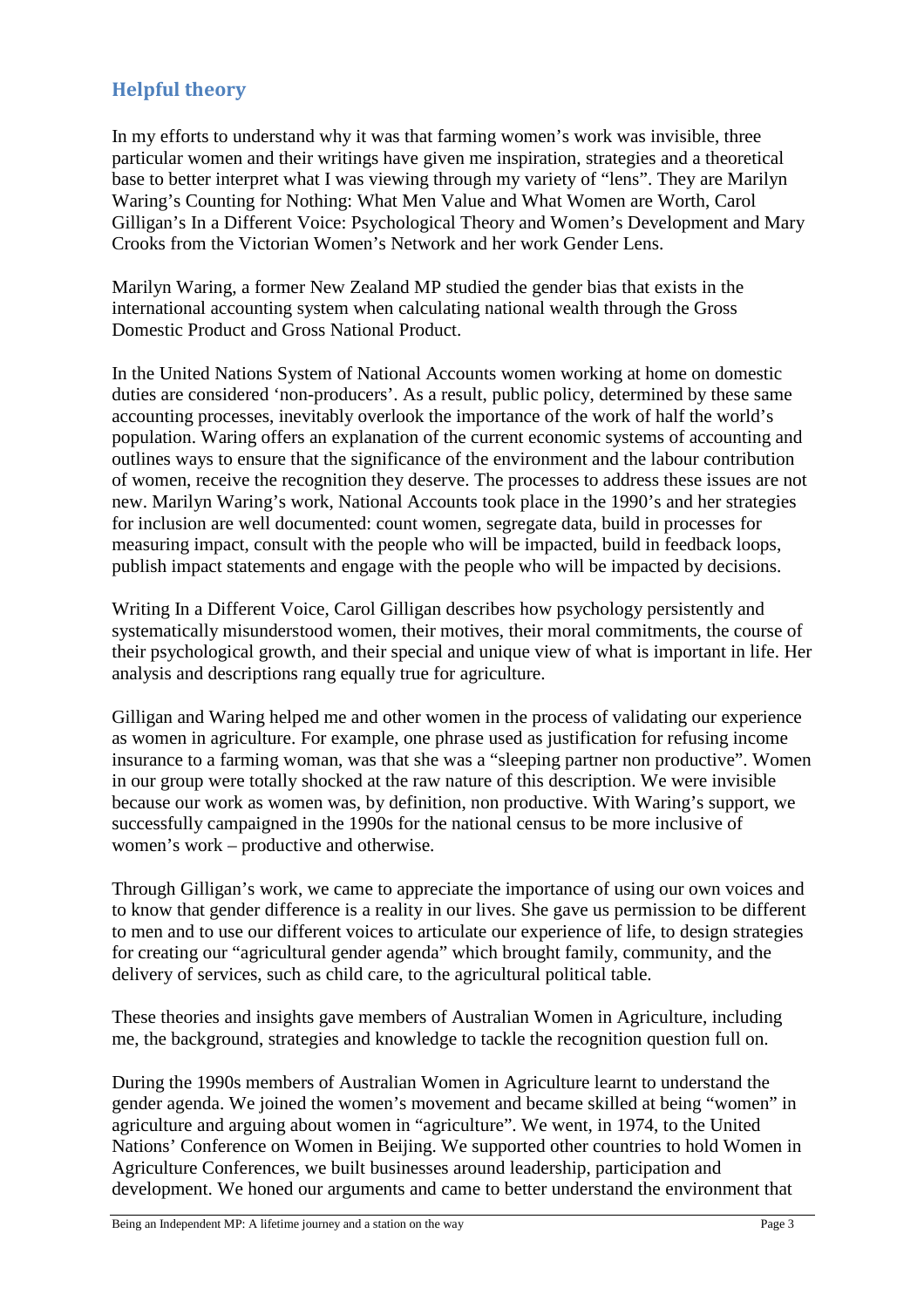we had to operate in as agricultural women activists. We built businesses that developed the practical and leadership skills of women in agriculture. We networked. We collected data. We analyzed data. We measured impact and results. We insisted there be feedback loops to policy developers. We built processes for engagement and consultation. We knew we had to be "in the tent". We needed to use our combined voices. We needed to design processes so that women's work was counted and valued. We needed to vote. We needed to stand for elections. We needed to be sitting "at the table".

The Victorian Women's Trust had extensive experience in modeling inclusive processes for engaging with women, with young people, for all people really, to be part of a community conversation. Projects such as the "Purple Sage" and "Watermark" demonstrated how "kitchen table conversations" could be used to great effect. It was through the Trust and the work of Mary Crooks that I was introduced to the concept of "lens" as a way of interpreting world events. I have found it to be a very useful process and I regularly apply it in multiple settings. Depending on the issue, I put on rural lens, a woman's lens, an economic lens, a justice lens and more recently a political lens. Sometimes I find that I have to wear more than one lens at a time.

## **Being a Member of Parliament**

Through my work with women in agriculture, I came to better understand the disadvantage experienced particularly by women and young people who live in rural and regional Australia. Clearly there was a role for Government to help balance and deliver appropriate and relevant services to people who needed them.

However, it was the young rural people who played a pivotal role in helping me understand the impact and consequences of Government policy. Through their eyes I could see the impact of mass migration by the young from regional Australia to the cities, the less than ideal educational outcomes, higher regional unemployment, mental health issues, and the impact of very poor public transport, phone and broadband services. They reminded me that what happens at the personal level is highly influenced by political decisions: that their experience of living in regional Australia, including the lack of services, needed political solutions and they wanted to be part of those solutions. The stories of these young rural people strongly influenced my decision to stand for election and to take their issues forward.

## **What do I see through my newly acquired political lens?**

Clearly, the majority of federal MPs are men. Leadership is male dominated and there is a hierarchical structure. I have to confess that the gender imbalance does not surprise me as I experienced similar gender ratios in agricultural politics. I feel I am working in a familiar environment.

Very early in my new job as a Member of Parliament, I was pleased and delighted when an older, experienced male politician offered to mentor me in parliamentary processes; an offer I greatly appreciated and readily accepted. I knew from my experiences in farmer organizations, how a detailed knowledge of the working environment is an essential ingredient to being effective. As a Parliamentarian, I needed to understand processes such as standing orders, private members' bills and how to move amendments. This knowledge I knew was crucial as it would enable me to more effectively represent my community and to be an active participant in the parliamentary processes.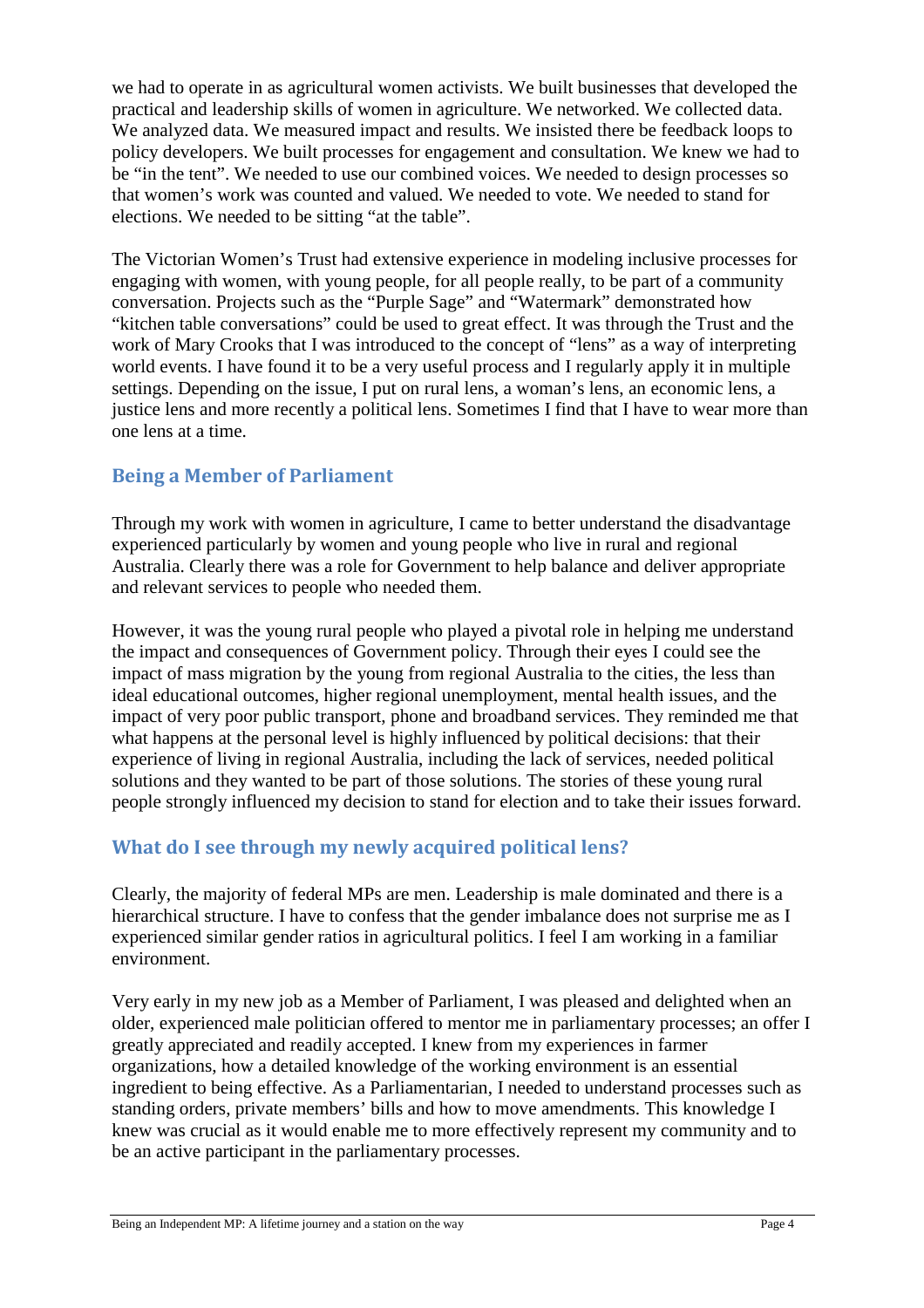My first year in Parliament has been characterized by many examples such as this – where my colleagues from all parties have acted towards me with professionalism, kindness, thoughtfulness and in many instances friendship. I enjoy working in Parliament House and I like the people with whom I work. I enjoy the work and feel it is an honour and privilege to be able to represent my community and be of service to my electorate.

There are a number of areas where I feel I can make a useful contribution to policy. One is through cultivating a better understanding of how policy impacts on people who live in rural and regional Australia, especially women and young people.

When Treasurer Joe Hockey's first budget was released in May of 2014, I put on my regional and gender lens, and went looking for the budget impact statements. These documents, traditionally published with the budget, show how various measures impact on particular population groups. I suspected that some of the budget measures would land more heavily on rural women and young people, especially the changes to the post school education funding arrangements, particularly the Higher Education Loans Program (HELP) and the \$7 copayment for visits to a Doctor.

Using the process of Parliament, particularly that of Question Time, I was able to bring to the attention of the Government, Opposition and the wider community that this year there had been no "budget impact statements" for rural and regional Australians nor for women. As an MP, I was able to call for this deficit to be addressed in future budgets.

## **An Independent MP: bringing the community with me**

I have always been a community worker. In all the work I have done, I have deeply appreciated the opportunity and sense of connectedness that can be achieved when individuals come together as a community. I also know the sense of privilege that comes from being a facilitator, when personal self-interest merges into community interest and when a group of people find solutions through feeling empowered to act on their issues.

Regardless of what role I am performing, I have always been a teacher and a keen learner. In a similar way to my community work, I love the rewards of learning. I deeply appreciate being part of communities coming together to learn. I have experienced first-hand the energy, the sense of empowerment, that comes with community learning, the unleashing of creativity, innovation, and the wonderful sense of achievement that comes from a community being able to solve its problems. Once you have had this experience it is very hard to go back to more traditional, single person and/or top-down authoritarian approaches.

One of my challenges as a Member of Parliament is how to bring community, and the benefits of community learning with me in my new role?

At a very deep level the philosophy that guides me is "The future is not some place we are going to, but one we are creating. The paths are not to be found, but made, and the activity of making them, changes both the maker and the destination." John H Schaar 1928 – 2011

In the future I want to "walk the talk" of empowerment, of community learning and in a real sense be a catalyst for the changes I wish to see in our world. To do this, I need to make sure that the "how" of doing things is given equal attention to the "what" of the doing. I need to be open to and accepting of creating new pathways, to exploring new destinations and in doing so I appreciate that I must be inclusive of my community's need in my new role as an independent, female MP.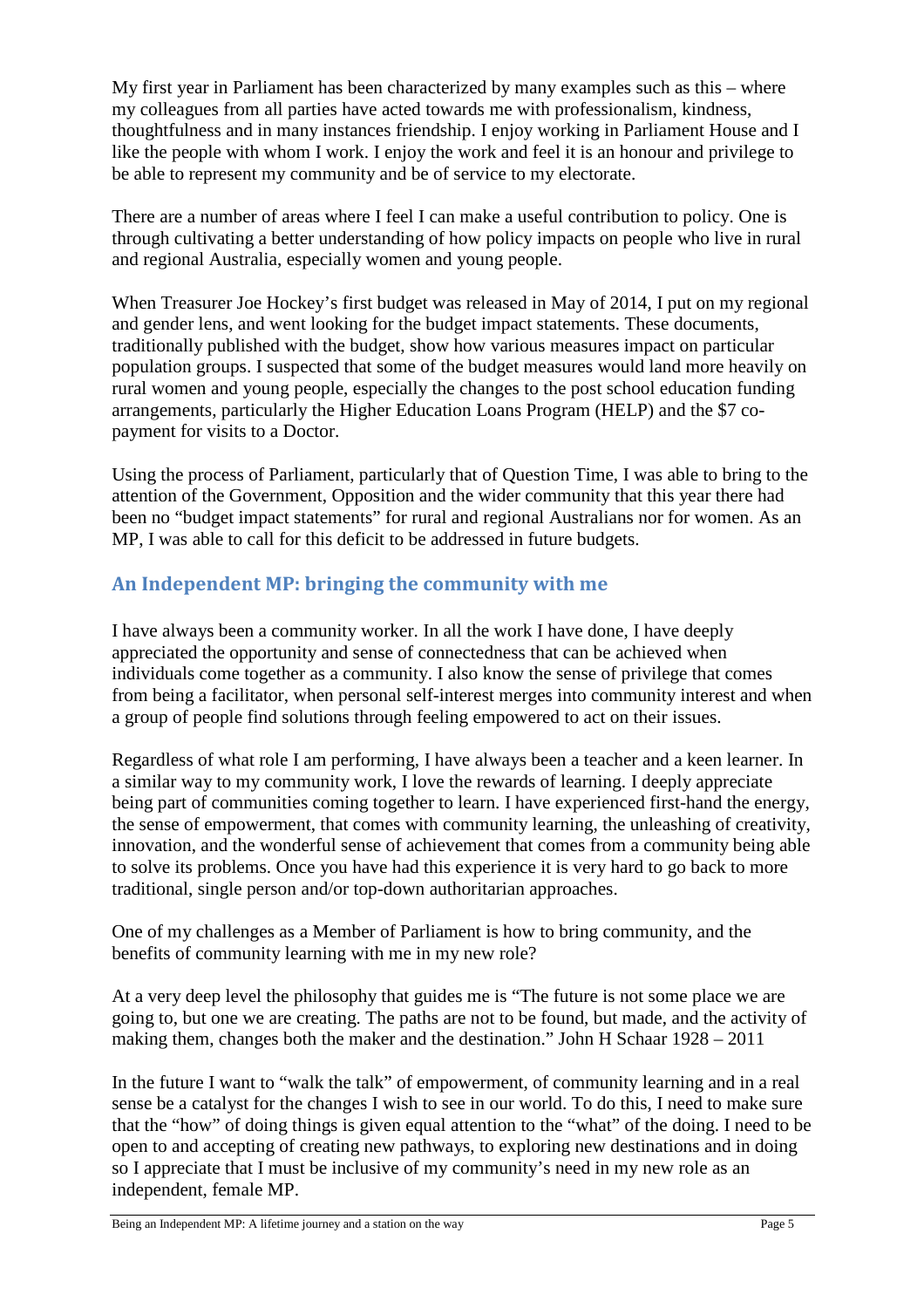How am I going to bring the community with me to Canberra? How can I incorporate learning, and especially community learning into my work as a politician? These are two of the processes that are important to me in my role.

It has been and will continue to be a challenge, but it is one that I, my staff, and the community I represent are prepared to tackle. While there are few role models, and the (informal) job description does not exactly lend itself to community development, some strategies seem to be working.

We established the Indi Volunteers Program. Every week at least 6 and often 8 community members work as volunteers in Canberra and the electorate offices. They bring with them unique skills, knowledge and experience and add enormously to the ability of "the office" to do its work. We hold regular volunteer briefing sessions to outline the various tasks that need doing and the skills required to do them. More experienced staff act as mentors and through this process the volunteers and newer staff are gaining knowledge and practical experience about how the political system works, and importantly a sense of how they can be more active contributors in the political process.

We have established community reference groups. Issues in regional Australia are fast moving, dynamic and fluid. It is a real challenge to be across the details of every topic and issue. Forming "special interest reference groups" has been one strategy to help understand the changes that are occurring. Key people in the community, stake holders, experts and interested community members come together on a regular basis to provide advice, offer suggestions on strategies and keep the office on top of issues. Our Indi Telecommunications Reference Group for example, is doing a great deal of work around addressing mobile phone coverage and preparing the groundwork for the roll out of broadband.

One of my favourite reference groups is The Indi Makers Group. It is currently an all women's group. They see their role as one of "making things: making things happen, making the world a better place, making people happy [and] making the community happy." And as they "make", they build community, they engage, they create belonging and they bring life to our value of community. The Makers have made beautiful furnishings for the mobile office – a refurbished bright orange caravan. They have made wreaths for ANZAC Day services. One of the members regularly makes delicious homemade cakes to share with colleagues and staff in Parliament House. The sharing of this unique morning tea is, I suspect and hope, helping to make Parliament more of a community. It brings a more inclusive, caring approach to the business of being an MP, one that is proudly female.

## **Conclusion**

When I look around at my colleagues sitting in Parliament, I see few rural women. I would like to see more of "us" as I believe our Parliament will be a better place when our voices, our perspectives, our experiences of life, our differences, form part of the national conversation.

When I look again at my colleagues, I see few Independent MPs. I would like to see more of "us" in both Houses; Independents with the ability to work constructively with the Government of the day and with the Opposition. Independents add value to the political debate by offering a different perspective, particularly as they often see issues through different and important lenses.